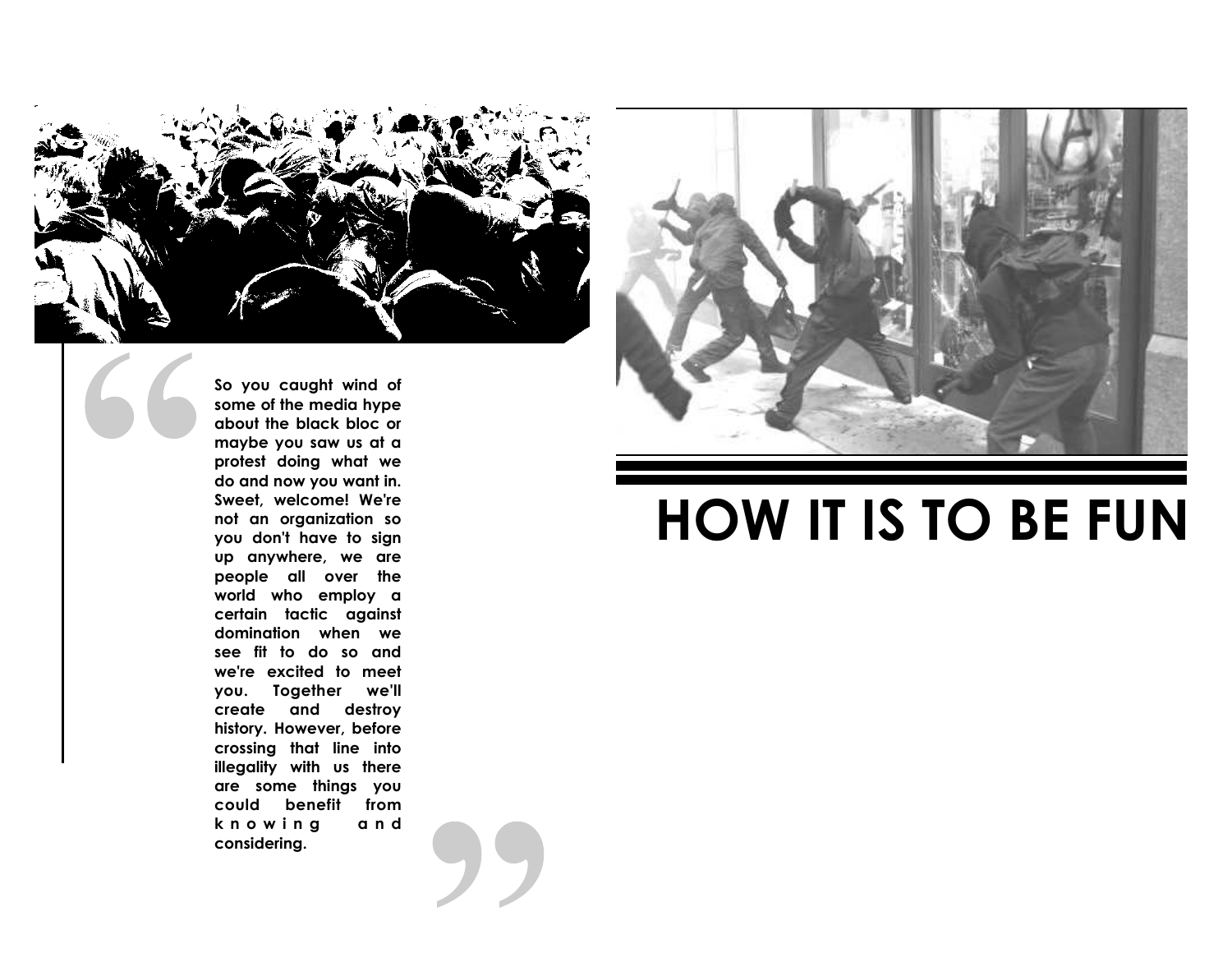*It's been almost a year since Occupy Wall Street began and quickly evolved into a nation wide series of events. In that time we have witnessed an increase <sup>1</sup> of attention and interest in anarchism and black bloc activity. We are excited about all the new arrivals but are also concerned for their safety. There are many texts available about black bloc tactics as well as about how to minimize your risk of experiencing harm while engaging in these kinds of actions, but these texts are largely only available through obscure publications and websites. We wonder if things would have been different for the Cleveland five if they had been able to access some of this information prior to winding up in a police trap. The following is a letter to the new arrival, may it find you well and be of some use to you as you experiment with new means of approaching freedom.* 

- 34. http://www.crimethinc.com/blog/2011/11/06/oakland-general-strike-footage/
- 35. http://www.infoshop.org/amp/bgp/BlackBlockPapers2.pdf
- 36. http://www.indymedia.org.uk/en/2012/04/494643.html
- 37. http://zinelibrary.info/flyers
- 38. http://www.youtube.com/watch?v=yPjMs4VFa9g
- 39. http://www.flickr.com/photos/ceye/4181399426/
- 40. http://pugetsoundanarchists.org/node/476
- 41. http://anarchistnews.org/content/slogans-yo
- 42. http://www.youtube.com/watch?v=GCmlQz\_acGA
- 43. http://www.crimethinc.com/texts/pastfeatures/blocs.php
- 44. http://anarchistnews.org/content/anarchistic-and-self-trained-are-street-medics-future-first-aid-0
- 45. http://www.youtube.com/watch?v=46UeXGhvaTI
- 46. http://submedia.tv/
- 47. http://fuckyeahanarchistbanners.tumblr.com/
- 48. http://www.cddc.vt.edu/sionline/
- 49. http://anarchistnews.org/content/men-black-violent-agenda
- 50. http://www.crimethinc.com/blog/2008/10/11/fashion-tips-for-the-brave/
- 51. http://www.youtube.com/watch?v=sdYR3ETRARc
- 52. http://crimethinc.com/movies/chicago.html
- 53. http://www.zinelibrary.info/bodyhammer
- 54. http://www.youtube.com/watch?v=Qd0huoFLLqI
- 55. http://www.portlandoccupier.org/2012/02/28/defensive-black-bloc-tactics/
- 56. http://www.youtube.com/watch?v=wRc\_i\_tGjOU
- 57. http://zinelibrary.info/no-we-cant-all-just-get-along-hip-hop-gang-unity-andla-riots
- 58. http://www.anarchism.net/symbol\_bf.htm
- 59. http://theanarchistlibrary.org/library/sasha-k-some-notes-on-insurrectionaryanarchism
- 60. http://www.youtube.com/watch?v=k\_ZNE6E3jJU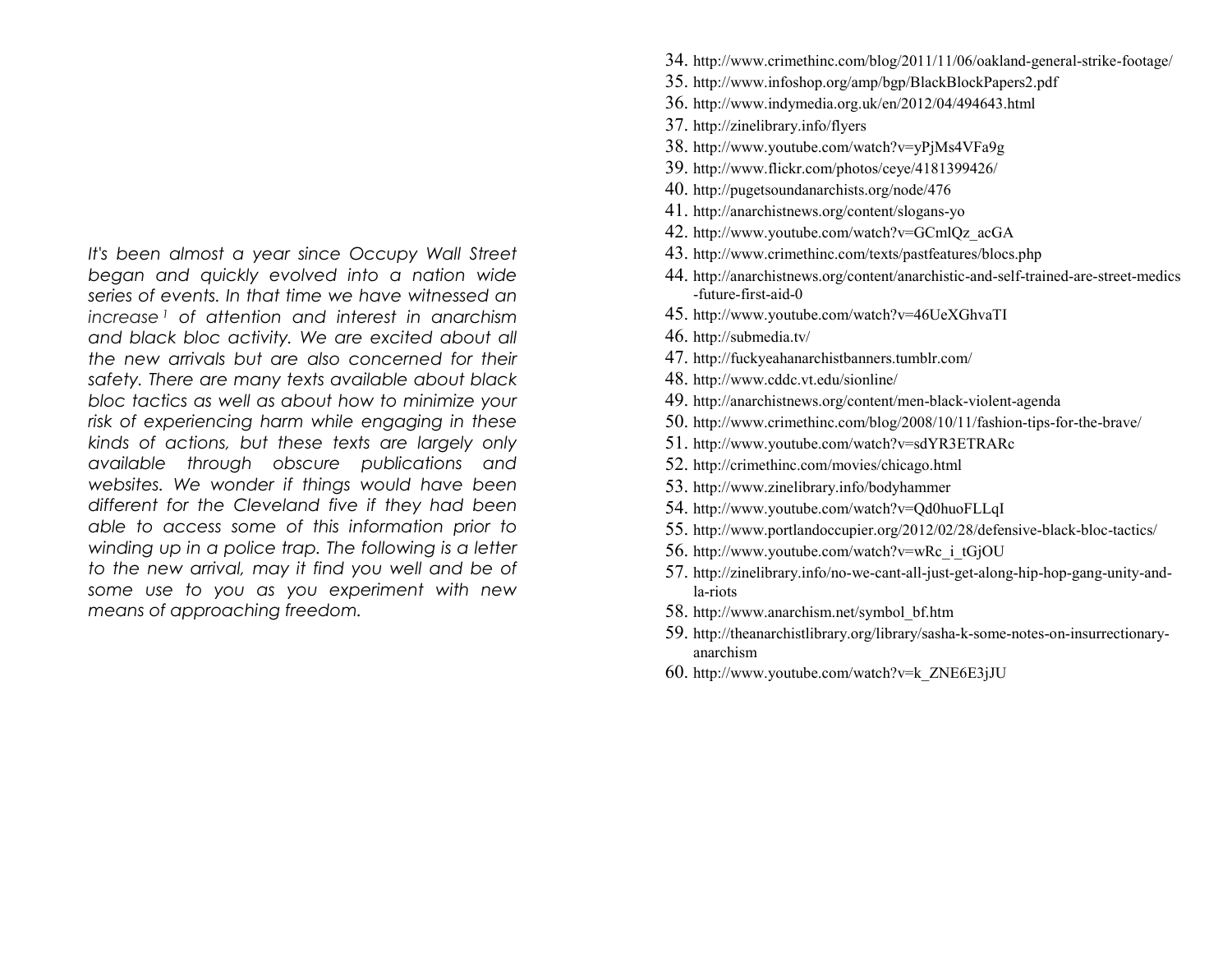- 1. http://www.youtube.com/watch?v=FJt7gNi3Nr4&ob=av3e
- 2. http://security.resist.ca/personal/culture.shtml
- 3. http://theanarchistlibrary.org/library/various-authors-a-murder-ofcrows#toc45
- 4. http://www.crimethinc.com/blog/2012/05/29/inside-the-fbi-entrapmentstrategy/
- 5. http://actforfree.nostate.net/?p=9755
- 6. http://snitchwire.blogspot.com/2010/07/police-infiltrate-anarchists-and.html
- 7. http://www.youtube.com/watch?v=m070JhUt6SM
- 8. http://www.wired.com/threatlevel/2012/03/ff\_nsadatacenter/all/1
- 9. http://en.wikipedia.org/wiki/Molotov\_cocktail
- 10. http://theanarchistlibrary.org/HTML/Anonymous\_\_The\_Affinity\_Group.html
- 11. http://www.youtube.com/watch?v=dhldbymXK-8&ob=av2n
- 12. http://www.youtube.com/watch?v=jVLLNXrujBM
- 13. http://thelonghaul.org/
- 14. http://snitchwire.blogspot.com/2011/04/lead-elf-informant-jake-ferguson.html
- 15. http://snitchwire.blogspot.com/2011/09/earth-first-journal-publishesgiant.html
- 16. http://www.youtube.com/watch?v=doQAwLb-DEE
- 17. http://www.woostercollective.com/post/wooster-how-to...-6-robusts-how-tomake-a-paint-bomb
- 18. http://www.youtube.com/watch?v=TlBEV5\_tgp4
- 19. http://www.youtube.com/watch?v=UovsPn4Dvg0
- 20. http://theanarchistlibrary.org/
- 21. http://zinelibrary.info/
- 22. http://www.icdc.com/%7Epaulwolf/cointelpro/coinwcar3.htm
- 23. http://www.zcommunications.org/zspace/peterbohmer
- 24. http://vimeo.com/25952876
- 25. http://denverabc.wordpress.com/
- 26. http://anarchistnews.org/
- 27. http://news.infoshop.org/
- 28. http://pugetsoundanarchists.org/
- 29. http://www.bayofrage.com/
- 30. http://www.indybay.org/
- 31. http://www.sabotagemedia.anarkhia.org/
- 32. http://www.youtube.com/watch?v=FaiTexJPtiI
- 33. http://www.youtube.com/watch?v=zkBMpngSy3Y

**Footnotes** So you caught wind of some of the media hype about the black bloc or maybe you saw us at a protest doing what we do and now you want in. Sweet, welcome! We're not an organization so you don't have to sign up anywhere, we are people all over the world who employ a certain tactic against domination when we see fit to do so and we're excited to meet you. Together we'll create and destroy history. However, before crossing that line into illegality with us there are some things you could benefit from knowing and considering.

> Alright, first things first,  $Security$  Culture<sup>2</sup>. Security Culture is exactly what it sounds like, it's when we adopt a set of habits and practices that allow us to create and maintain a culture in which we keep ourselves and each other secure from police repression. Obviously, we hate the police and the police hate us. We attack them when we can and they attack us when they can. This does not only take place in the arena of protest. When we're not openly fighting them in the streets we are doing everything we can to undermine their authority and make their jobs more difficult. We spread anti-police propaganda, we collect and exploit information about them, we clandestinely sabotage their infrastructure, we figure out ways to solve our own problems and keep ourselves and our neighbors safe without them, and in rare cases throughout history we've even murdered some of the bastards! And likewise, when the police are not beating, gassing and arresting us at protests they're doing everything they can<sup>3</sup> to put us in jail. They<sup>4</sup> listen to our phones, read our text messages, infiltrate our events, surveil our spaces<sup>5</sup>, record keystrokes on our computers, plant evidence, raid our homes, force our friends to give up information on us, send undercover agents to entrap  $\mathrm{us}^6$ , and in some rare cases throughout history they've even murdered some of  $\text{us}^7$  bastards. The State has and uses many agents towards this end; they're expanding their technologies<sup>8</sup>, developing their tactics and getting paid well to do so.

> This brings us to the most basic element of Security Culture, keeping your goddamn mouth shut. This means not talking to people about illegal things you've done to prove you're cool. It sounds easy but a lot of people fuck this up. The only people you talk to about sketchy stuff are the people who you're doing it with (those people are your affinity group, we'll explain what that is in a second). It also means never talking to police or feds for any reason ever; the only thing you will ever have to say to them is "I want to speak to an attorney". And the second most basic element of Security Culture is staying off their radar. This means being careful of what you say on your cell phone and where you bring it, the same goes for email and what you look up online. It means not announcing your intentions to overthrow the government via violent means during and Occupy General Assembly in Cleveland. The whole thing basically boils down to being careful that the government has no idea what sneaky plans you have cooking up in your head, you don't want to go to prison for years BEFORE you even got to burn a bank just cause you let it slip to the wrong person you're going to bring  $\frac{\text{molotov}_s}{\text{s}}$  to the party.

> You've probably heard all that before but it never hurts to hear it again. Even experienced criminals can sometimes find themselves caught in police traps, and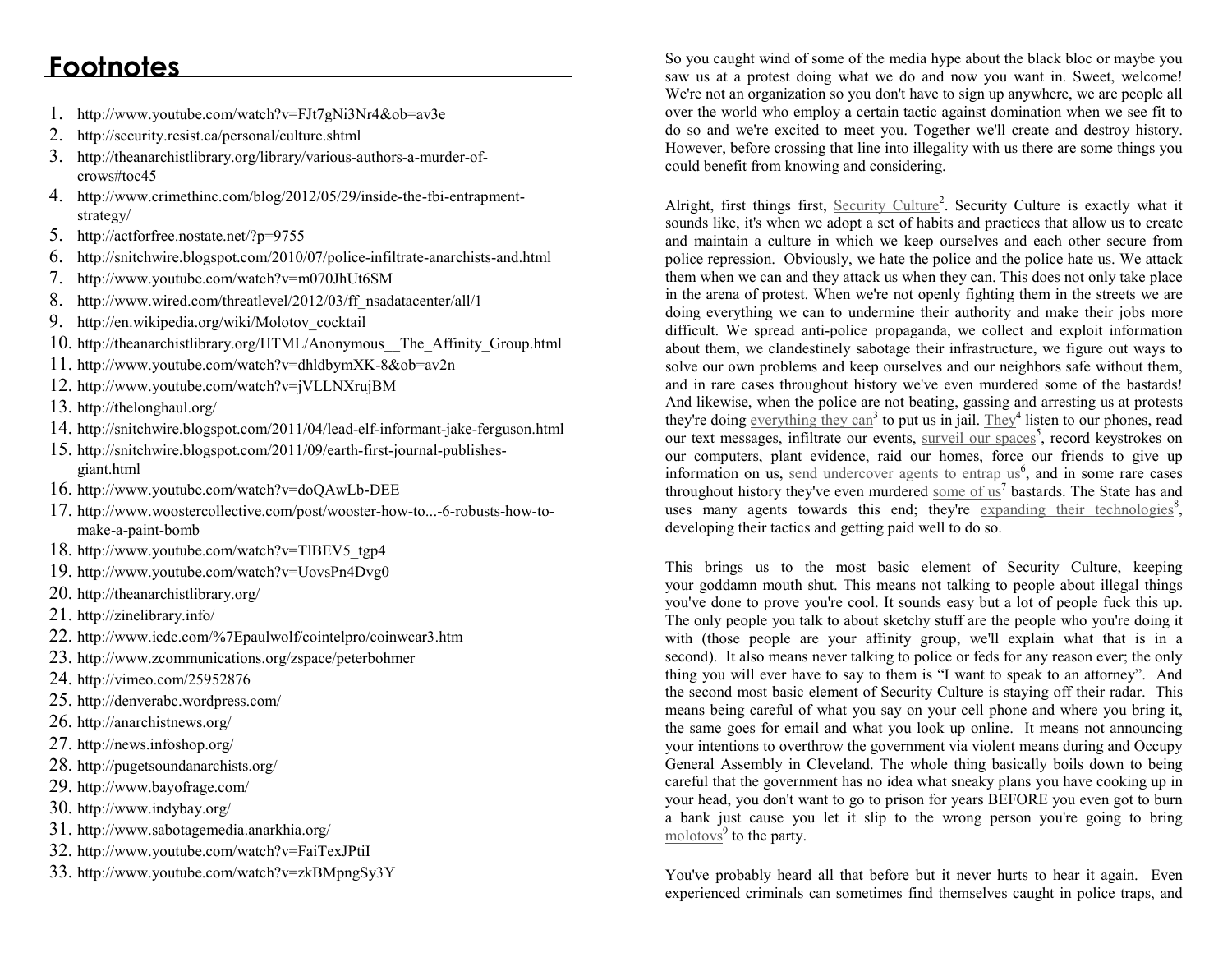inexperienced criminals often fare little better than fish in a barrel. Type Cleveland bridge 5 into an internet search engine to find out what can go wrong when inexperienced people allow a sketchy dude they just met into their affinity group.

Now for some basics about a key elementary component of the black bloc: the  $Affinity Group<sup>10</sup>$ . If you haven't got one yet don't worry, you can still riot, it just won't be nearly as much fun or as destructive. An affinity group is basically three to eight people who trust each other well enough to get their hands dirty together. Don't just grab a hold of the first few anarchists you meet and form an affinity group. These should be people you know well, preferably people you like and get along with. Friendship is helpful in these groups for developing bonds of trust, but remember that someone who is an awesome party buddy might be a total liability in an arrest scenario, and likewise someone who is totally solid, down, and capable might be a complete bore to hang out with. It can also be helpful if you share subcultural roots like  $\text{punk}^{11}$  or  $\text{hip hop}^{12}$  or fly fishing enthusiasm or whatever. This is not because a shared subcultural identity is in any way a magic defense against betrayal, but because it makes it easier for you to find out about someone's personal history. You can find out through friends of friends what this person was up to before you met them last year. Were they volunteering at an  $\text{infoshop}^{13}$  somewhere with people whose friends you're acquainted with, or were they getting busted with a bunch of drugs and mysteriously doing no time for it only to show up later in activist circles trying to get people to do illegal actions? Also it's best to avoid having people in your group who are mentally or emotionally unstable, as well as people who are addicted to drugs or alcohol. You're not going to get much sleep if someone from your group gets busted and they're sitting in a jail cell with a head full of information the police want to mine and they're getting dope sick or having a panic attack. You might also want to be cautious of committing crimes with rich kids. It could be very easy for someone to decide that their rebellious phase is over when they are forced to make a choice between going to jail, or enjoying wealth and leisure. For more on why you should avoid doing actions with drug addicts or rich kids look up ' $Jake$  Ferguson<sup>14</sup>' and 'Jennifer Kolar<sup>15</sup>' on the internet<sup>16</sup>.

Once you've gotten with a sick tight clique and are ready to go all out, it's probably a good idea to start small. Before paintbombing<sup>17</sup> the face shields of a line of riot police together, you can instead go out at night and do some wheat pasting<sup>18</sup> or graffiti<sup>19</sup> together. After that try moving on to more risky nighttime vandalism, a smashed ATM here a slashed cop tire there, use your imagination. You'll get a better idea of who you're working with and whether or not you want them by your side when the stakes are higher. A great way for you and your group to deepen your knowledge of each other is to do a  $\text{reading group}^{20}$  together. Not only is this helpful for expanding and deepening your own ideas about why you wish to destroy the current order, but you also learn important stuff about who is in your group. Someone who is an adrenaline junky just in it for the kicks will often have little interest in reading and discussing  $\frac{ideas^{21}}{2}$ . This person is a liability because if they are motivated not by a desire to resist domination but only by a desire to get their pulse up, then the likelihood that they'll roll on you when the fun part is over butterflies but if you're gut tells you something is Totally Wrong: listen to it. This might mean ditching your super sketchy plan and just going and playing it by ear, seeing how the day unfolds and striking only if an opportunity arises. Even if you decide to commit no crimes at all, just being another body in the crowd dressed in black is helpful, the more of you there are the harder it is for the police to single anyone out. Try to have a Plan B scenario worked out beforehand in case one of you doesn't feel up to it. Make sure to stay well hydrated throughout the day and avoid eating huge meals. Have a lite meal before leaving home and eat small amounts of food periodically throughout the day, think apples and protein bars. Also do some stretching; you're going to be on your feet all day so you want to feel limber and agile. Make sure you and your friends look inconspicuous on your way to the demonstration. Arrive 5 to 10 minutes later than it officially starts, avoid police lines, and find your people. It's customary for at least one person to raise a **black flag<sup>58</sup>** high so that others can find the black bloc before the demo starts.

So what ends up happening? Maybe nothing memorable. Maybe you just go home with blistered feet and no cool stories. Maybe you all just get beaten and arrested. Or maybe you start a fight that sets off something big and the police flee in terror while you and your friends burn the banks and loot the shops. Whatever happens remember, we don't do this because we believe we have a road map out or a blueprint for a better world, we know that any one who claims such absurdities is a lying politician. We do this because capitalism has created a world here and now that has nothing for us and this is just one way our deep and total desire to destroy that world can manifest itself materially. We don't believe in waiting<sup>59</sup> for some magic moment to strike. The system perpetuates itself by controlling you, promising you a future so long as you politely endure a miserable present that seems to never end. When we resist their control the present becomes ours for as long as we can keep it. This is the state of exception, this is what we want to create and expand. We might never end up expanding it into perpetuity, but we don't see that as a reason to simply accept the conditions of the nightmare we're currently living. We refuse to go down without a fight.

Be dangerous and stay safe. We'll see you in the streets.  $ATTACK!^{60}$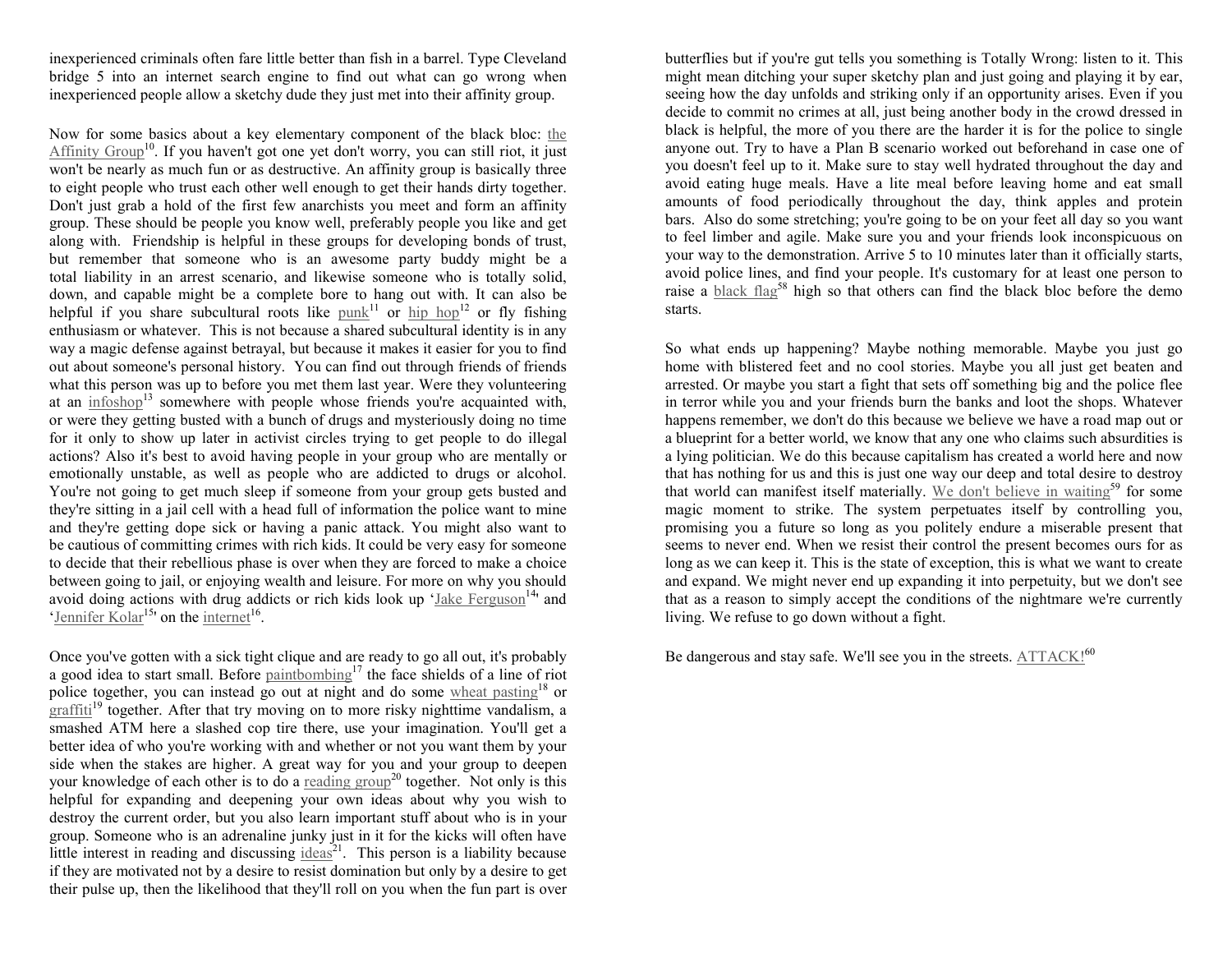done tearing shit up. You want to look like a yuppie, a college student -a liberal peacenick- someone the police aren't going to think to search for the hammer that just smashed that ATM ten minutes earlier. Maybe wear a nice button up, or an Obama 2012 shirt, or a preppy blouse. At this point you might be wondering, do I just show up to the march already in bloc? No. Have your black bloc clothes in your backpack ready to put on when you start to see other people mask up, if you show up to the bloc and everyone is already masked then go inside the crowd (these are your friends) and mask up, if not, then duck down behind a car or something and quickly assemble your ensemble. The reason you duck low behind something is so there aren't photographs of you bloc-ing up that can be used to connect you with all the crazy shit you did that's featured on the next days' front page. Something not so obvious to some that the police use to sort out the differences in the black bloc are shoes and backpacks. Insurrectionary anarchists in Chile<sup>52</sup> have dealt with this by wearing their hoodies over their backpacks and covering their shoes with plastic grocery bags so they don't have to throw them away afterwards. Maybe showing up to your first or second riot with plastic bags on your shoes isn't the best idea, but it does gives you an insight in the ways the police police the bloc. Sometimes police will kettle and mass arrest entire crowds, if for some reason you can't get away make sure you do not get arrested with your party clothes on you or in your back pack. Mass arrests take a long time to execute, giving you plenty of time to ditch anything sketchy you're still carrying.

This might be a good time to go over body armor<sup>53</sup>. Unless you plan on confronting the police head on with sticks, shields and helmets along with thousands of other people in the streets all day long, which does happen but not often (enough), you probably don't need it. If you're new to this whole riot thing, try to wear things that help you remain  $\frac{1}{2}$  and reflexive<sup>54</sup> to your surroundings; always remain ready to run, attack, defend, de-arrest<sup>55</sup>, disperse and blend in. You've probably seen many of us pick up tear gas canisters and throw them back the way they came. Well those things will burn your hands so we do this with gloves, heavy duty gloves stolen from Corporate chain stores, like just about everything we arm ourselves with, even computers and video cameras. If you think you might find yourself in a situation of prolonged conflict in tear gas, a gas mask is handy to have and if that fails lemon juice and apple cider vinegar on a black bandanna pre-sealed in a ziploc bag will help counter the effects. During the December 2008 riots in Greece<sup>56</sup>, people neutralized the tear gas in the air by setting fire to cars, dumpsters, and whatever else was around to burn up the gas, while the jury's still out on the scientific merit of these anecdotes, word on the streets of Athens is it works. However, it's usually a bad idea to play with fire outside of the context of total open insurrection in the streets. If you find yourself in something like the  $92'$  LA riots<sup>57</sup>, or the above mentioned Greek insurrection, then sure go for it, but if it's forty people in hoodies breaking away from an antiwar march, then maybe don't up the ante so much.

So the big day is here! You're so glad you went to bed early last night, but you're so nervous you wanna throw up. Well I'm glad you noticed because on a day like today it's really important to listen to your body. It's normal to feel some and they're facing charges increases greatly. Often, but not always, an informant or provocateur will also have no interest in developing and expanding their analysis and will only be interested in pushing you to commit crimes.

There are no easy answers<sup>22</sup> for dealing with snitches and infiltrators. It's important to out snitches publicly so they can't just move onto their next victims, but before outing someone as a snitch or an undercover you want to be completely sure which is usually difficult. If you get too hasty you could end up needlessly ruining friendships and reputations just because you let your paranoia get the better of you. It's a good idea to discuss your suspicions with others and get some feedback; you might find out there is a reasonable explanation for what was making you suspicious. But if someone is acting in a way that makes you uncomfortable and you're having a hard time trusting them, just stop associating with them, they can't entrap you if you don't plan or commit crimes with them. There have been instances where people have collected information about people they've suspected of being infiltrators and found out for sure, like when Peter  $Bohmer<sup>23</sup>$  managed to get a hold of the parents of a suspected informant on the telephone, he pretended to be an insurance salesman and they mentioned that their son gets insurance through his employer, he then asked who their son was employed by and they proudly told him that their son is an FBI agent! There have been other times when informants have been so obvious about it that there was never a period of doubt. It would be cool if we dealt with snitches the way the mob does but so far as I know, no one snitching on anarchists has wound up in stitches yet.

If you have to, go it alone for your first few times out with the black bloc<sup>24</sup>. Keep in mind that even though you won't have an affinity group watching your back or helping you to pull off some of the more exciting things we black bloc's have been known for, you at least know your group isn't compromised. Patience is key with forming a crew. Choosing the right affinity group could be the difference between a series of exciting adventures in your war on Control or an excruciating sentence in a  $prison$   $cell<sup>25</sup>$ . While it is important to stay snitch free and safe, there's really not too much to worry about so long as you keep your senses sharp and exercise good judgment. For every agent or snitch out there trying to bust you there are a hundred people like you who want to destroy this world and experience joy and freedom in the process. You'll end up meeting just the right people and you'll be doing this for a long time, I promise.

So how do you find out where the next rowdy action is going to take place? There's a number of ways to find out about upcoming Black Bloc marches and/or riots. The best and easiest way is to be in a community of anarchists - don't worry you'll meet them (although after a while you might wish you hadn't, I won't lie to you, we're a strange bunch!). But barring that, you could look for call-outs for upcoming black bloc actions on websites like **Anarchistnews.org**<sup>26</sup> or **Infoshop**  $News^{27}$ , but you might find it easier to try to connect with anarchists in your region through more local sites like  $\frac{Puget}{{\text{Sound}}}$  Anarchists<sup>28</sup> for Seattle or <u>Bay of Rage<sup>29</sup></u> for the <u>SF-Oakland bay area<sup>30</sup> or Sabotage Media</u><sup>31</sup> for Eastern Canada. If